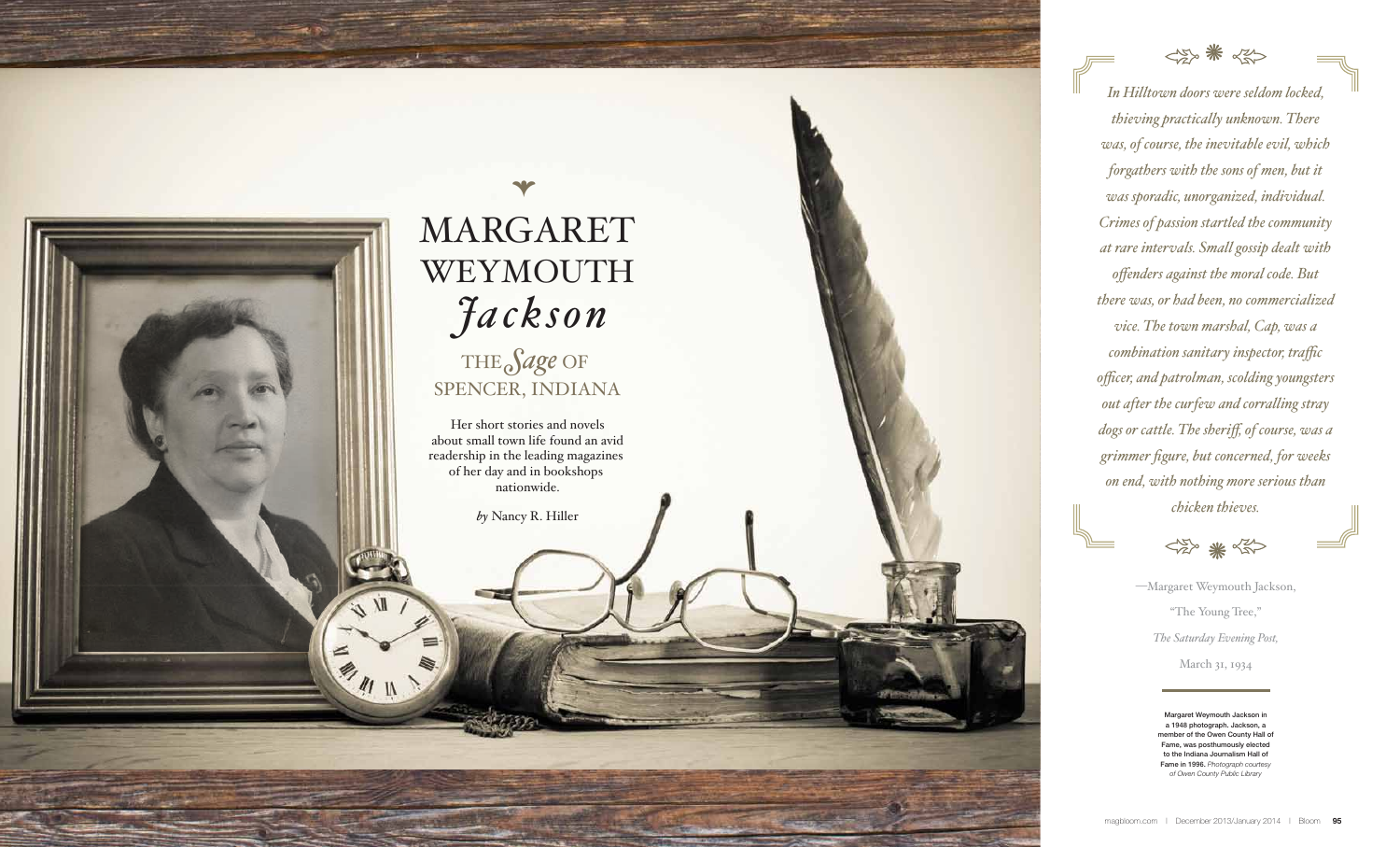From the front porch of her house perched partway up Rocky Hill, Margaret Weymouth Jackson had a bird's-eye view across the neighborhoods of Spencer, Indiana, stretching all the way to the courthouse square, a fitting prospect for a writer acutely attuned to the lives of her fellow townspeople, whose stories she elevated to the national stage.

"She was a small-town girl with a mind and writing skill that took her everywhere," says her granddaughter, Jane DuComb, who visited every weekend during her childhood. Later, when DuComb became a schoolteacher in Spencer, Jackson's house became her second home.

For more than two decades, spanning from the '30s to the '50s, Jackson was one of the nation's most beloved writers of fiction. Her short stories and articles, which numbered well over 200, appeared regularly in popular periodicals such as *Country Gentleman, Ladies' Home Journal, McCall's, Woman's Day*, and

*Good Housekeeping*. So prolific were her contributions to *The Saturday Evening Post*  that she earned admission to the prestigious "Fifty Club" of authors who had 50 or more stories in the magazine. Her reputation as a writer and speaker earned her an invitation from Edward R. Murrow to read an essay for the original This I Believe radio series during the 1950s. In addition to her short stories, she wrote six novels, all published by Bobbs-Merrill Company. But as modern tastes displaced Edwardian mores, and TV usurped the popularity of reading, Jackson's fortunes changed. She and her husband moved out of the grand house on the hill to a small house in town. Today, few people recognize her name.

### **A writer by destiny**

Born in Eureka Springs, Arkansas, in 1895, Jackson grew up in a household supported by the publishing industry. When she was two, her father, George Weymouth, moved the



family to Richill, Missouri, where he operated a daily newspaper and printing shop. The family moved next to Chicago, where Weymouth was editor of *Woman's World* magazine, and in 1914 relocated once more, this time to Spencer, about 18 miles northwest of Bloomington. There Weymouth became editor of a farming publication known as *The Agricultural Epitomist.*

invaluable instruction and advice, in addition to information about the latest equipment. Under Weymouth's direction the publication was renamed *Farm Life* and grew from a circulation of 400,000 to more than 1,000,000.

Jackson worked in her father's office while still in her teens. According to DuComb, "She'd been raised in a big, rambunctious household, and many [of her siblings] were confident, but she was the sparkling intellect… and probably her father's favorite because of that. At a very young age she weighed close to 300 pounds, so I'm sure she was fighting that all the time. She got diabetes in her old age and lost a lot of weight, and she used to make the most incredible jokes—'If only I'd been like this when I was twenty-seven!'"

Jackson went on to study at Hillsdale College in Michigan for two years, then found her way back to Chicago, where she became associate editor of *Better Farming* magazine at the age of 23.

Though American by birth, he had been raised in England, then returned to the United States as a young man, only to emigrate to Canada during World War I so that he could enlist in the Canadian forces, using his English passport. He was handsome, cosmopolitan, principled, and swept Jackson off her feet. They were married in 1920.





In return for his military service, Carter Jackson was granted 300 acres of land in the Canadian province of Manitoba. Hoping to capitalize on the gift, he and Margaret moved to the small town of Brandon, where their two daughters, Martha and Ann, were born. Although a profile of Jackson in *Country Magazine* would later claim that "a home, husband, and family seemed fair exchange… for a career in journalism," Jackson never abandoned her writing. In 1922 she bought a typewriter and arranged to cover Manitoba's provincial fair for her local newspaper. Even before the weeklong event was over, she had begun her shift from basic reporting toward fiction, unable to resist the pathos in the story of a boy who had lost the winning bid at one of the fair's auctions.

Finding the Canadian winters more than they could bear, the family abandoned the 300 acres and relocated to a small house on West Hillside Avenue in Spencer, where their third child, Charles, was born in 1924. The household was also occasionally augmented by extended visits from Jackson's nephew, Weymouth Fogelberg, the first in 1928 when Fogelberg was about nine. His family lived in Chicago; his mother, Jackson's sister, was ill, and his father had three other children to look after. The Jacksons were delighted to take him in. Five years later, when Fogelberg's mother died, he returned to Spencer for good, riding his bicycle the entire way.

(above) The Queen Anne house at 207 W. Hillside Ave. in Spencer was home to Margaret Weymouth Jackson's family at the height of her career. Another celebrated Hoosier author, James Alexander Thom, lived there during his childhood. *Photo by Adam Kent-Isaac* (right) Margaret Weymouth Jackson holds her granddaughter, Jane DuComb, in 1944. Jane and her mother spent a lot of time at the Jackson home in Spencer while Jane's father was off at war. *Courtesy photo*

of short stories who worked from home. She also wrote six novels, all published by Bobbs-Merrill Company. *Courtesy photo*

(above) Charles Carter Jackson and Margaret Weymouth Jackson early in their marriage. *Courtesy photo*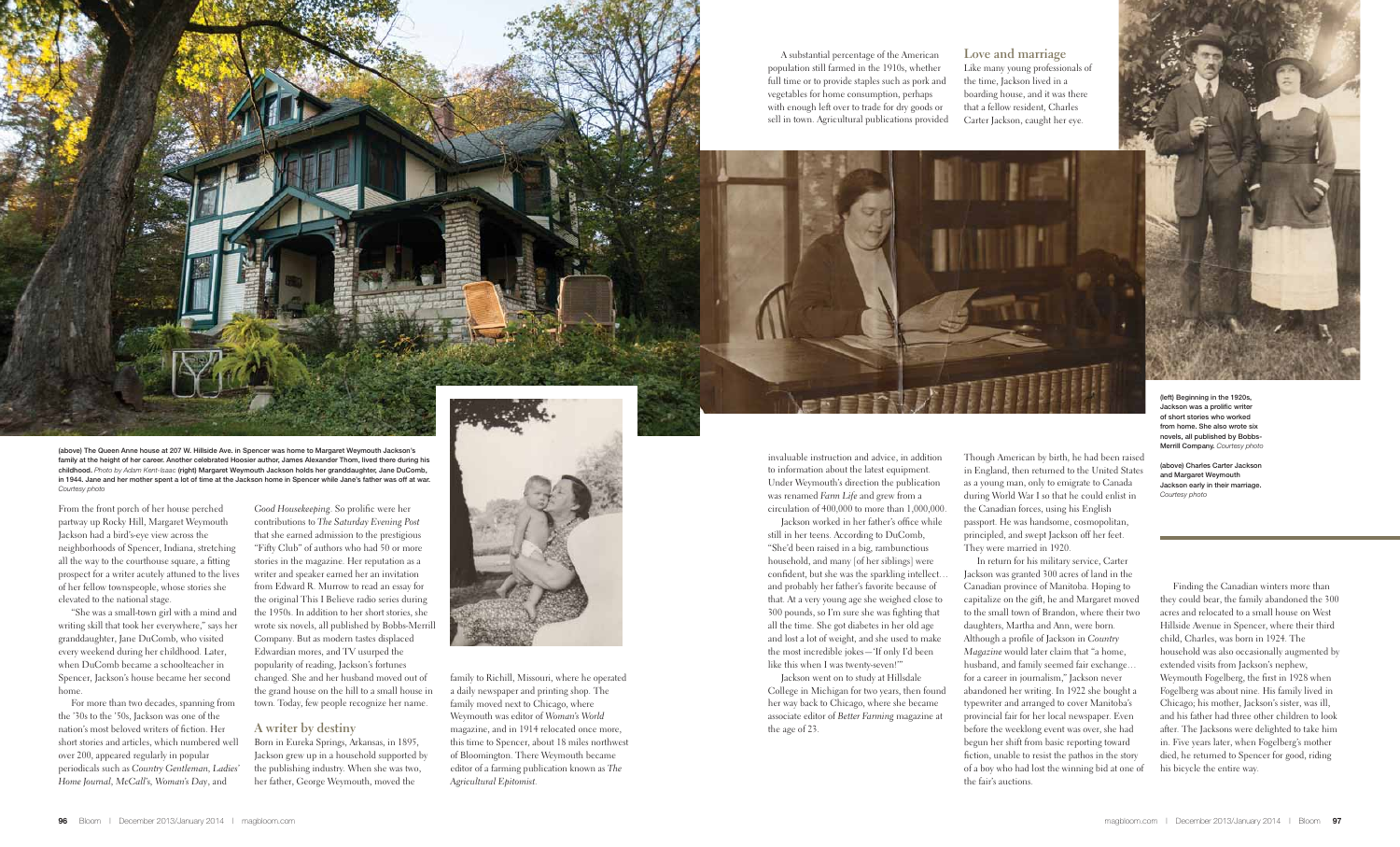

### **Spencer then and now** Drive through Spencer on Ind. 46 today and

you may think of the town as little more than a thoroughfare between Terre Haute and Bloomington—a narrow strip characterized by fast-food restaurants, a couple of banks, used car dealers, and the like. But venture a couple of blocks south, and you'll find the handsome Owen County Courthouse, built from limestone in 1911, still anchoring a classic Midwestern square. Though many of the storefronts are vacant and boarded up, they were once bursting with activity; in Margaret Jackson's day, there were restaurants, a hotel, two department stores, a soda fountain, and stores selling jewelry, clothing, and shoes. Radiating out from the square were blocks of quiet residential neighborhoods. Many of those that would later fall within Jackson's frontporch view date back to the 1880s—dignified Queen Anne houses and exuberant Carpenter Gothic cottages interspersed with brick and wood-sided bungalows, a couple of churches situated in their midst.

Although Spencer was a typical small-town center of Midwestern life in the early 20th century, many of its people bucked the provincial stereotype. "There was a high degree of intellectual curiosity, and lots of clubs and lodges to join," says Laura Wilkerson, genealogy specialist at the Owen County Public Library. Many county residents had college degrees, whether from Purdue University, known as "the agricultural college," Indiana State University, considered "the teacher's college," or Indiana University, "the professional/liberal arts college." The town has had a public library since 1906 and received a grant to build a Carnegie Library in 1911.

Despite Spencer's distance from the European front during World War I, its citizens took a vital interest in the action; members of the Bounce Euchre Club pooled their dollars to sponsor two war orphans in France, and local sculptor Ernest Moore Viquesney designed the *Spirit of the American Doughboy*  statue that graces city halls and courthouse lawns across the nation. From the 1920s into the '40s, the town of about 2,100 had three newspapers. The Tivoli Theatre, built in 1927, showed the latest movies. And like larger cities, Spencer had its share of brothels, speakeasies, and illegal gambling dens during Prohibition, as well as murders and arson attacks by members of the Ku Klux Klan.

**Stories of small town life** In her stories, Spencer became "Hilltown," and Bloomington, "University Town." Bedford was "Stone City," the farthest away, which is why she may have used it in some stories as a location for dark secrets.

These vibrant burgs provided Jackson with more than enough characters, settings, and plot potential to satisfy a national readership. "She could see the story in every situation," her granddaughter, Jane DuComb, says—whether it was the college freshman in "Goon Castle" (a pseudonym for IU's Wells Quad) mortified about being rejected by her chosen sorority; the father in "The Hero," who wrestles against the urge to overprotect his 16-year-old basketball-

player son; or the idealistic young man in "The Young Tree," fighting to claim a voice of his own in the shadow of his powerful grandfather.

Jackson was fascinated by such struggles. The circumstances that generated them were often inherently dramatic: society girls flagrantly necking with beaus on the steps of a sorority house, or cruelly excluding lesser mortals from fancy dinners and dances; brawling at Joe's barbecue joint between a righteous would-be social reformer and the corrupt owner of Fleagle's pool hall who profited by enticing poverty-stricken workers to gamble. But she was not content merely to chronicle such events as a bystander nor was she interested in giving witness to tragedy and injustice without

> providing readers some means to face them constructively. Instead, many of her characters were moral exemplars. A pre-modernist through and through, she aimed to help her readers find the conviction that would allow them to nobly face their own challenges. Yet her characters were anything but ciphers expressing pure good or evil; they were all imperfect, and so, believable. She understood that true courage, for example, can only exist in those who feel fear in its fullness yet summon the resources to face their circumstances.

In many ways Jackson's writing defies categorization. While she focused on topics of deep moral import, she was not judgmental; rather, she strove to understand what motivated people to behave in ways that were less than admirable. In "The Young Tree," for instance, the young Civilian Conservation Corps workers who patronized Fleagle's pool room drank and gambled not because they were irredeemable lowlifes, but because these were the only pleasures they

had access to in a town whose respectable citizens shunned them. Similarly, Jackson championed marriage and motherhood, seeing the relevance of even the most mundane housework to the nation's wellbeing. "She absolutely believed that the people who got up every day and did the work that had to be done were keeping the country going," says DuComb. "She recognized the small, ordinary acts that make a lifetime, a community, and a state." Yet at the same time, she understood that women need some kind of work for themselves, as well as space and time to be alone. Many of her female characters have jobs outside of the home as teachers or clerical workers; at least one character, Jenny Fowler, becomes an investment

adviser who specializes in helping women.

Jackson wrote about rich and poor with equal compassion and nuance, though her stories are full of caveats regarding the perils of wealth. She encouraged readers to shun sensuousness, materialism, and the pressure to keep up with the Joneses. In this there is delightful irony; her stories were published by magazines supported by advertisements for such products as hair tonic and tobacco, stylish sunglasses, shaving cream that would make wives want to kiss their husbands, and "America's No. 1 Movie Camera: the favorite of the movie stars," making her income effectively dependent on the sale of products she told readers they did not need.

Some wealthy people earned Jackson's admiration for their generosity and ability to avoid the corrupting influence of riches. One of these was Jackson's friend Nina Laymon, whose husband's success in business had made them the wealthiest family in town. Laymon gave birth to one of her children during the Depression. When the time came to wean the baby, her physician, aware that infant mortality had skyrocketed due to malnourished mothers, asked whether she would consider breast-feeding endangered babies. "Life was so different for those women," says DuComb. "They played bridge and had luncheons, then my grandmother

## spencer became '*Hilltown*,' and bloomington, '*University Town*.' BEDFORD WAS 'Stone City,' THE farthest away, which is why she may have used it in some stories as a location for dark secrets.





(above) A large crowd gathers at the Spencer town square in this photograph from 1923. *Courtesy of the Owen County Historical & Genealogical Society*

(opposite) This portrait of Jackson in pearls often appeared as a contributor photo in *Ladies' Home Journal*. *Courtesy of The Lilly Library*